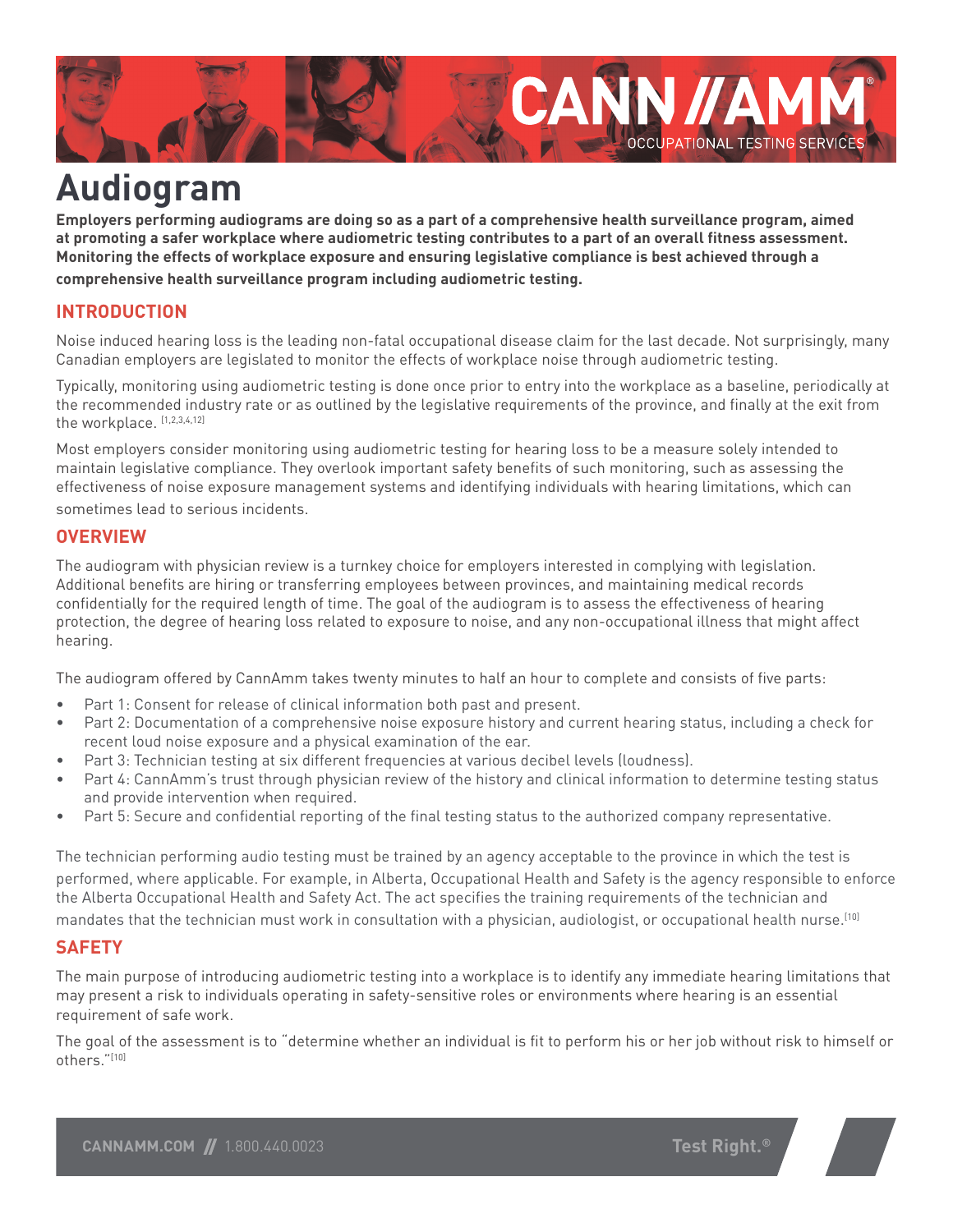### **LEGISLATIVE AND CONTRACTUAL COMPLIANCE**

Audiometric testing is well established as a mechanism for exercising due diligence in noisy work environments. The following table summarizes federal and provincial exposure limits, along with each province/territory's legislated testing requirements.[8,9,10,11,12]

#### **CANADIAN LEGISLATED WORKPLACE NOISE EXPOSURE LIMITS & MANDATED AUDIOMETRIC TESTING REQUIREMENTS**

|                            | <b>Continuous Noise</b>                                            |                               | <b>Impulse/Impact Noise</b>                      |                                 | <b>OHS Mandated</b>                                                                                                                                                                                                                                                            | <b>References</b>                                                                                                                                                                |
|----------------------------|--------------------------------------------------------------------|-------------------------------|--------------------------------------------------|---------------------------------|--------------------------------------------------------------------------------------------------------------------------------------------------------------------------------------------------------------------------------------------------------------------------------|----------------------------------------------------------------------------------------------------------------------------------------------------------------------------------|
| Jurisdiction               | Maximum<br>Permitted<br>Exposure<br>Level for<br>8 Hours:<br>dB(A) | Exchange<br>Rate<br>$dB(A) +$ | Maximum<br>Peak<br>Pressure<br>Level<br>dB(peak) | Maximum<br>Number<br>of Impacts | Audiogram<br>Summary [12]                                                                                                                                                                                                                                                      |                                                                                                                                                                                  |
| Canada<br>(Federal)        | 87                                                                 | 3                             | $\overline{\phantom{a}}$                         |                                 | OHS regulations do not<br>require audiometric<br>testing.                                                                                                                                                                                                                      | Canada Labour Code, Part II, (R.S.C.<br>1985, c. L-2); Canada<br>Occupational Safety and Health<br>Regulations (SOR/86-304), Section<br>7.4(1)(b)                                |
| <b>British</b><br>Columbia | 85                                                                 | 3                             | 140                                              |                                 | Testing is required<br>within 6 months of<br>employment and every<br>12 months after<br>baseline (first test).<br>Testers must be<br>board-authorized.<br>Records must be<br>retained as long as<br>worker is employed<br>(OHS Regs., Sec. 7.8).                               | <b>Workers Compensation Act;</b><br>Occupational Health and Safety<br>Regulations (BC Reg 296/97 as<br>amended), Section 7.2 (B.C. Reg.<br>382/2004, s.1)                        |
| Alberta                    | 85                                                                 | 3                             |                                                  |                                 | Baseline testing is<br>required within 6<br>months of<br>employment.<br>Second test is required<br>12 months after<br>baseline. Testing is<br>required every 24<br>months thereafter.<br>Records must be<br>retained for 10 years<br>minimally. (OHS Code,<br>2006, Sec. 223). | Occupational Health and Safety<br>Code, Section 218, Table 1 of<br>Schedule 3; also see Tables 16.1<br>and 16.2 (p.16-9) of OHS Code<br>Explanation Guide Table 1 and Table<br>2 |
| Saskatchewan               | 85                                                                 | 3                             |                                                  |                                 | Testing is required<br>once every 24 months.<br>(OHS Regs., Sec.<br>$113(3)$ , $(4)$ and $(5)$                                                                                                                                                                                 | Occupational Health and Safety Act,<br>1993 (R.R.S.c.0-1.1, r.1);<br>Occupational Health and Safety<br>Regulations, 1996 Part VIII,<br>Section 113 [1]                           |
| Manitoba                   | 85                                                                 | 3                             |                                                  |                                 | Testing is required<br>within 70 days of<br>excessive noise<br>exposure and every 12<br>months after baseline<br>(first test).                                                                                                                                                 | Workplace Safety and Health Act<br>[R.S.M. 1987, c. W210]; Workplace<br>Safety and Health Regulations<br>(Man. Reg. 217/2006) Part 12                                            |

**Test Right.®**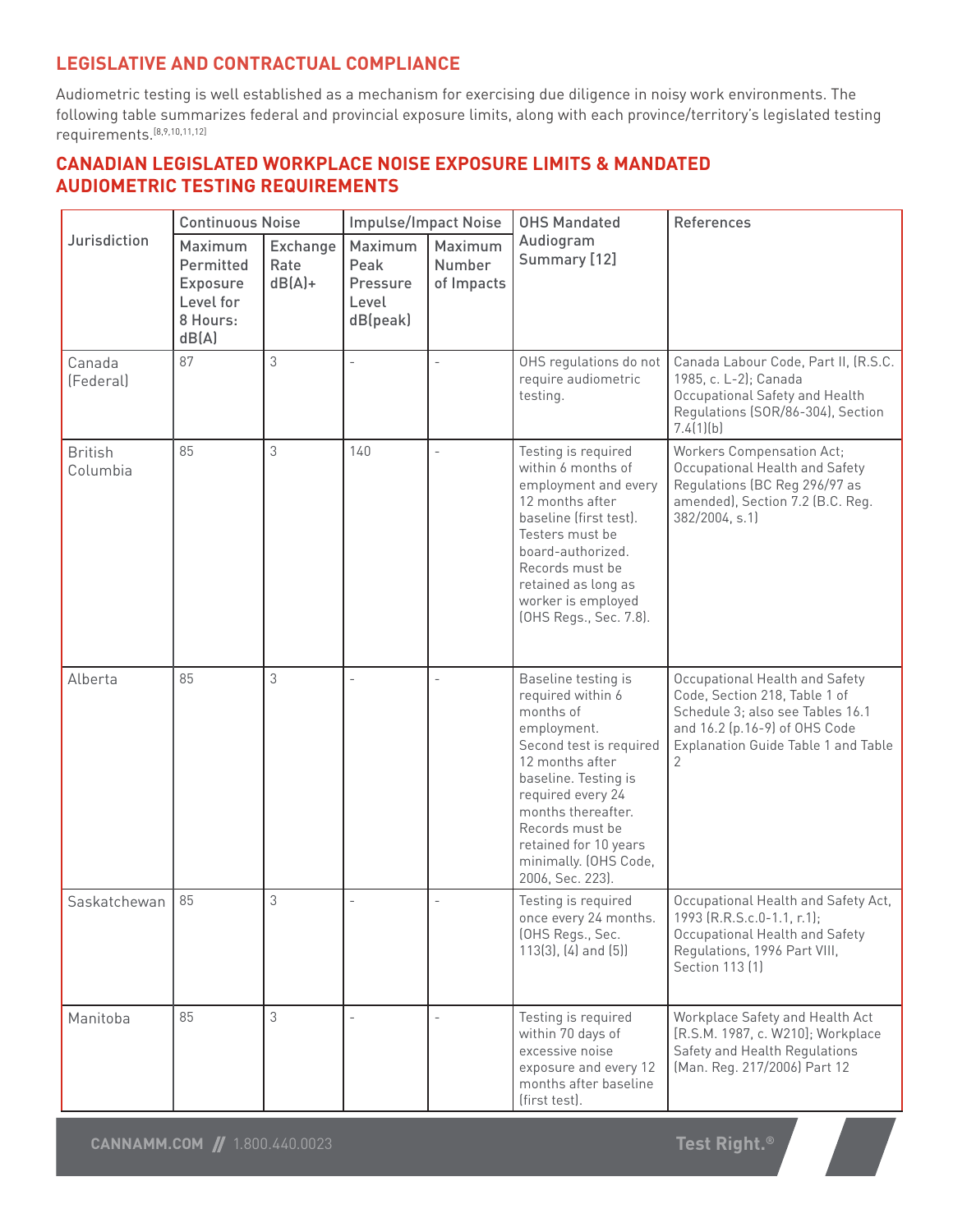#### **CANADIAN LEGISLATED WORKPLACE NOISE EXPOSURE LIMITS & MANDATED AUDIOMETRIC TESTING REQUIREMENTS**

|                                 | <b>Continuous Noise</b>                                                   |                               | <b>Impulse/Impact Noise</b>                      |                                 | <b>OHS Mandated</b>                                                                                                                                                                                  | References                                                                                                                                                                                        |  |
|---------------------------------|---------------------------------------------------------------------------|-------------------------------|--------------------------------------------------|---------------------------------|------------------------------------------------------------------------------------------------------------------------------------------------------------------------------------------------------|---------------------------------------------------------------------------------------------------------------------------------------------------------------------------------------------------|--|
| Jurisdiction                    | Maximum<br>Permitted<br><b>Exposure</b><br>Level for<br>8 Hours:<br>dB(A) | Exchange<br>Rate<br>$dB(A) +$ | Maximum<br>Peak<br>Pressure<br>Level<br>dB(peak) | Maximum<br>Number<br>of Impacts | Audiogram<br>Summary [12]                                                                                                                                                                            |                                                                                                                                                                                                   |  |
| Ontario                         | 85                                                                        | 3                             | $\overline{\phantom{a}}$                         |                                 | OHS regulations do not<br>require audiometric<br>testing.                                                                                                                                            | Occupational Health and Safety Act<br>[R.S.O. 1990, c. 1]; Industrial<br>Establishments (R.R.O. 1990, Reg<br>851), Section 139                                                                    |  |
| Quebec                          | 90                                                                        | 5                             | 140                                              | 100                             | OHS regulations do not<br>require audiometric<br>testing                                                                                                                                             | Act Respecting Occupational Health<br>and Safety [R.S.Q., c.2.1];<br>Regulation respecting Occupational<br>Health and Safety (O.C.885-2001),<br>Division XV, Sections 130-141                     |  |
| <b>New</b><br><b>Brunswick</b>  | 85                                                                        | 3                             | 140                                              |                                 | OHS regulations do not<br>require audiometric<br>testing.                                                                                                                                            | Act Respecting Occupational Health<br>and Safety<br>[R.S.Q., c.2.1]; Regulation<br>Respecting Occupational Health and<br>Safety<br>(O.C.885-2001), Division XV,<br>Sections 130-141               |  |
| Nova<br>Scotia                  | 85                                                                        | 3                             | 140                                              | 100                             | OHS regulations do not<br>require audiometric<br>testing.                                                                                                                                            | Occupational Health Regulations<br>(N.S. Reg. 112/76), Section 4<br>(references ACGIH TLVs, as updated<br>annually)                                                                               |  |
| Prince<br>Edward<br>Island      | 85                                                                        | 3                             |                                                  |                                 | OHS regulations do not<br>require audiometric<br>testing.                                                                                                                                            | Occupational Health and Safety Act<br>General Regulations (E.C. 180/87),<br>Part 8, Section 8.1 (references<br>ACGIH TLVs, as updated annually)                                                   |  |
| Newfoundland<br>and<br>Labrador | 85                                                                        | 3                             |                                                  |                                 | OHS regulations do not<br>require audiometric<br>testing.                                                                                                                                            | Occupational Health and Safety<br>Act Occupational Health and Safety<br>Regulations (C.N.L.R. 1165/96),<br>Section 50 (references ACGIH TLV,<br>as updated annually)                              |  |
| Northwest<br>Territories        | 85                                                                        | 5                             | 140                                              | 100                             | OHS regulations do not<br>require audiometric<br>testing.                                                                                                                                            | <b>Safety Act General Safety</b><br>Regulations (RRNWT 1990, c. S-1,<br>R-028-93 as amended), Section 30<br>and 31, Schedule A, Table 1                                                           |  |
| Nunavut                         | 85                                                                        | $3$ or $5*$                   | 140                                              |                                 | OHS regulations do not<br>require audiometric<br>testing.                                                                                                                                            | <b>Safety Act General Safety</b><br>Regulations (RRNWT 1990, c. S-1),<br>Section 30 and 31, Schedule A, and<br>Mine Health and Safety<br>Regulations (R-125-95, Section<br>9.19-9.26, Schedule 5) |  |
| Yukon<br><b>Territories</b>     | 85                                                                        | 3                             | 140                                              | 90                              | Testing is required<br>within 6 months of<br>employment and every<br>12 months after<br>baseline (first test).<br>Records must be<br>retained as long as<br>worker is employed<br>(OHS Reg., Sec. 6) | Occupational Health and Safety Act<br>Occupational Health Regulation<br>(0.I.C. 1986/164), Section 4                                                                                              |  |

**Altre**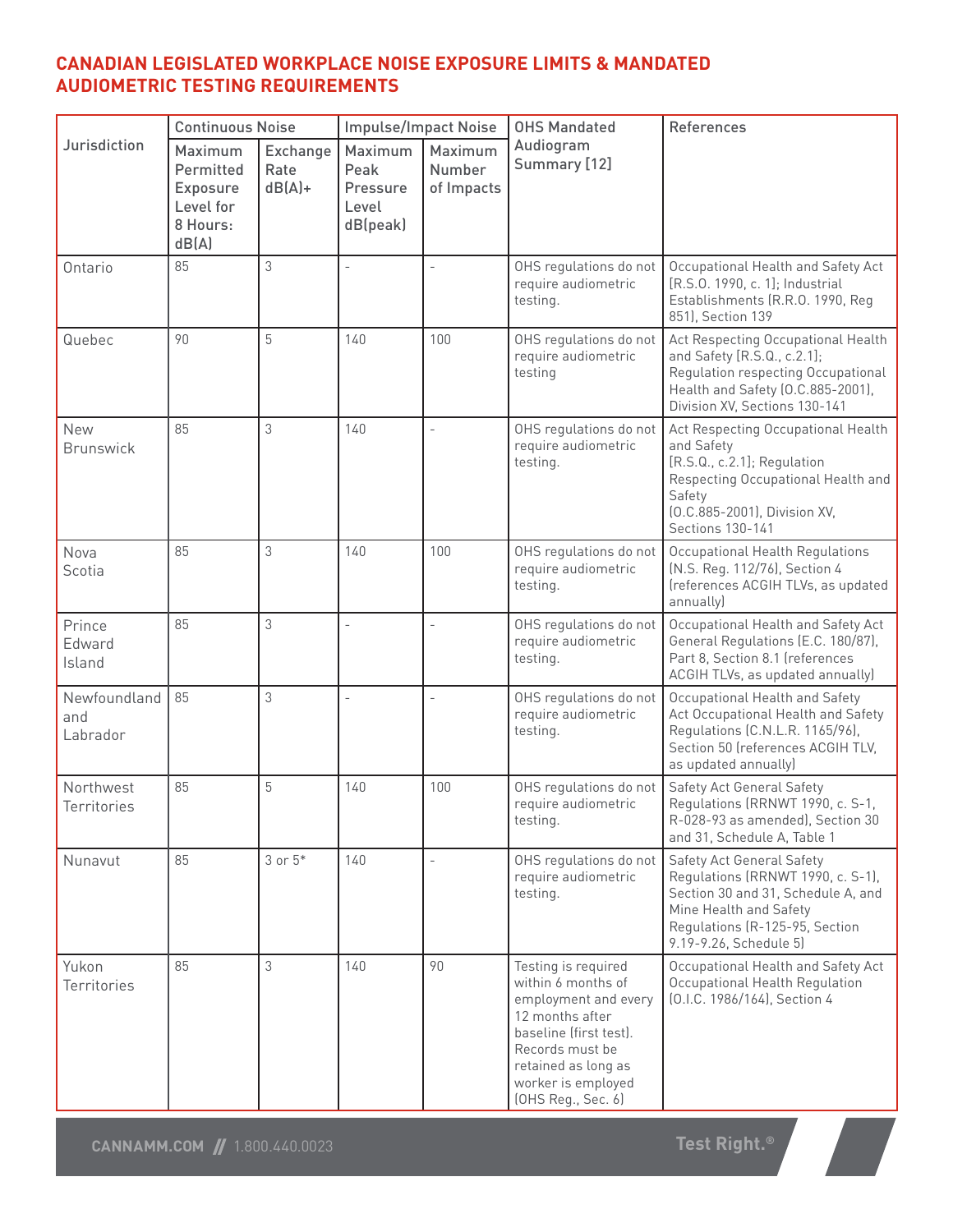Employers operating across multiple provinces are required to comply with the strictest provincial requirement, in order to allow compliant transfer of employees between operating locations.

Employers who proactively take steps to address noise exposure achieve greater fiscal success and operational stability, and promote a culture of productivity and safety.<sup>[4,5,6,7]</sup>

#### **MEDICAL EXAM DELIVERABLES**

| <b>Deliverables</b>                                                                                                                                                                                                                                 | CannAmm | Comparable |
|-----------------------------------------------------------------------------------------------------------------------------------------------------------------------------------------------------------------------------------------------------|---------|------------|
| <b>Compensable Claim Mitigation</b><br>Documentation of recent noise exposure<br>$\bullet$<br>Documentation of prior workplace claims<br>Baseline: availability of records for future claims<br>$\bullet$                                           |         |            |
| Safety - Mitigation of Workplace Incidents<br>Identify noise-induced hearing loss<br>Identify non-occupational illness inducing hearing loss                                                                                                        |         |            |
| Defensibility<br>Test designed to meet or exceed provincial requirements<br>Record retention in accordance with the OHS requirements, College of Physicians and<br>$\bullet$<br>Surgeons, and Ministry of Labour by province, whichever is greatest |         |            |
| Privacy<br>Personal Information Protection Act<br>$\bullet$<br>Personal Information Protection and Flectronic Documents Act<br>Canadian Standards Association's Model Code for Protection of Personal Information                                   |         |            |
| <b>National Availability</b><br>Standardized documentation exceeds all provincial requirements<br>$\bullet$<br>Each audiogram is quality assured<br>$\bullet$<br>Testing is available coast to coast                                                |         |            |
| One-Stop Shopping<br>Book multiple tests with just one request<br>Optionally combine with drug and alcohol testing<br>Call or book online<br>$\bullet$                                                                                              |         |            |
| <b>Result Management</b><br>Facilitation of medical treatment<br>Health advice letters<br>$\bullet$<br>Direct employer contact on critical matters                                                                                                  |         |            |
| <b>Trusted Conclusions</b><br>Accountability to Canadian medical standards<br>$\bullet$<br>Exam performed by OHS qualified technicians<br>$\bullet$<br>Physician determination of final test status<br>$\bullet$                                    |         |            |